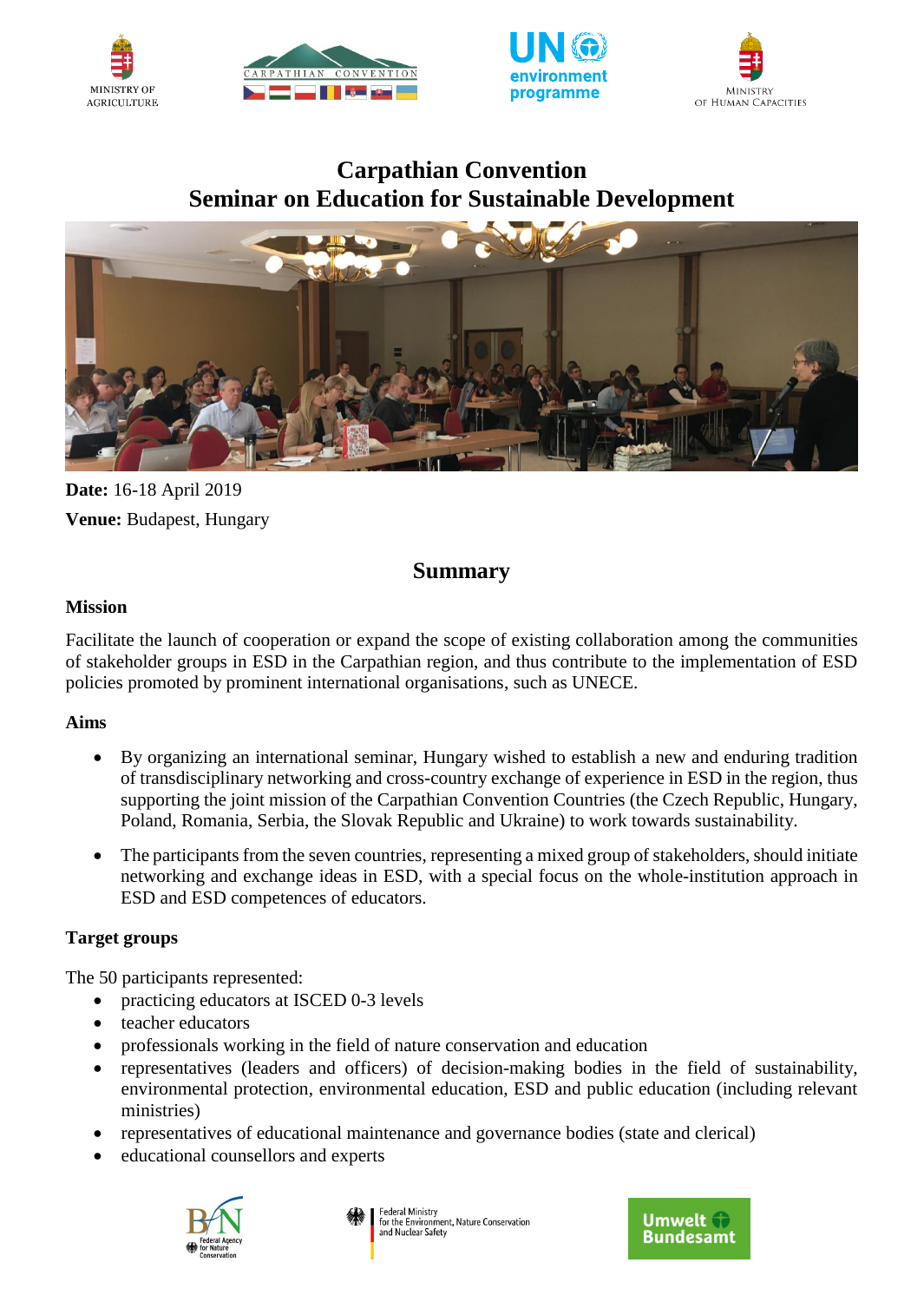







### **Organizers, founders**

The seminar was organised by the Ministry of Human Capacities of Hungary in close collaboration with the UN Environment Vienna Programme Office – Secretariat of the Carpathian Convention and the Ministry of Agriculture of Hungary.

The seminar was funded by the Ministry of Human Capacities of Hungary, the German Federal Ministry for the Environment, Nature Conservation, Building and Nuclear Safety by the Advisory Assistance Programme for environmental protection in the countries of Central and Eastern Europe, the Caucasus and Central Asia and other countries neighbouring the European Union (AAP). It is supervised by the German Environment Agency (Umweltbundesamt, UBA) and the Federal Agency for Nature Conservation (Bundesamt für Naturschutz, BfN).

#### **Objectives and outcomes**

Besides providing a forum for professional discussion for participants, the transdisciplinary approach will be manifested in the following activities:

- sharing local traditions and approaches and learning from each other;
- exploring ways of facilitating and raising awareness of future generations to recognise the importance of joint actions.

As a more tangible outcome of the seminar, ideas for regional ESD projects or joint publications among the seminar participants are foreseen.

#### **Programme**

(see Annex 1 for the detailed programme of the Seminar)

- The plenary sessions highlighted the academic background and the policy context that the wholeinstitution approach in ESD and ESD educator competences can build on. Lectures: (1) The wholeinstitutional approach of ESD (by Prof Mariona Espinet, Autonomous University of Barcelona), (2) The Rounder Sense of Purpose project: Developing educator competences in ESD (by Dr Paul Vare, University of Gloucestershire), and (3) Reflection and thoughts on the whole-institution approach and teachers' ESD competences (by Dr Aravella Zachariou, UNECE Steering Committee for ESD).
- Each participating country was invited to offer a workshop. The 9 interactive workshops focused on the practices and approaches on ESD in different countries.
- On-site visits to 2 green kindergartens and 3 eco-schools, whose program on ESD are good-practices in Hungary. The aim of the visits was to offer an insight to the operation of two whole-institutional ESD networks (Hungarian Network of Eco-schools, Hungarian Network of Green Kindergartens), while providing opportunity for informal exchange of ideas.
- The World Café during the final seminar session aimed to plan further steps for a regional collaboration in ESD.



2

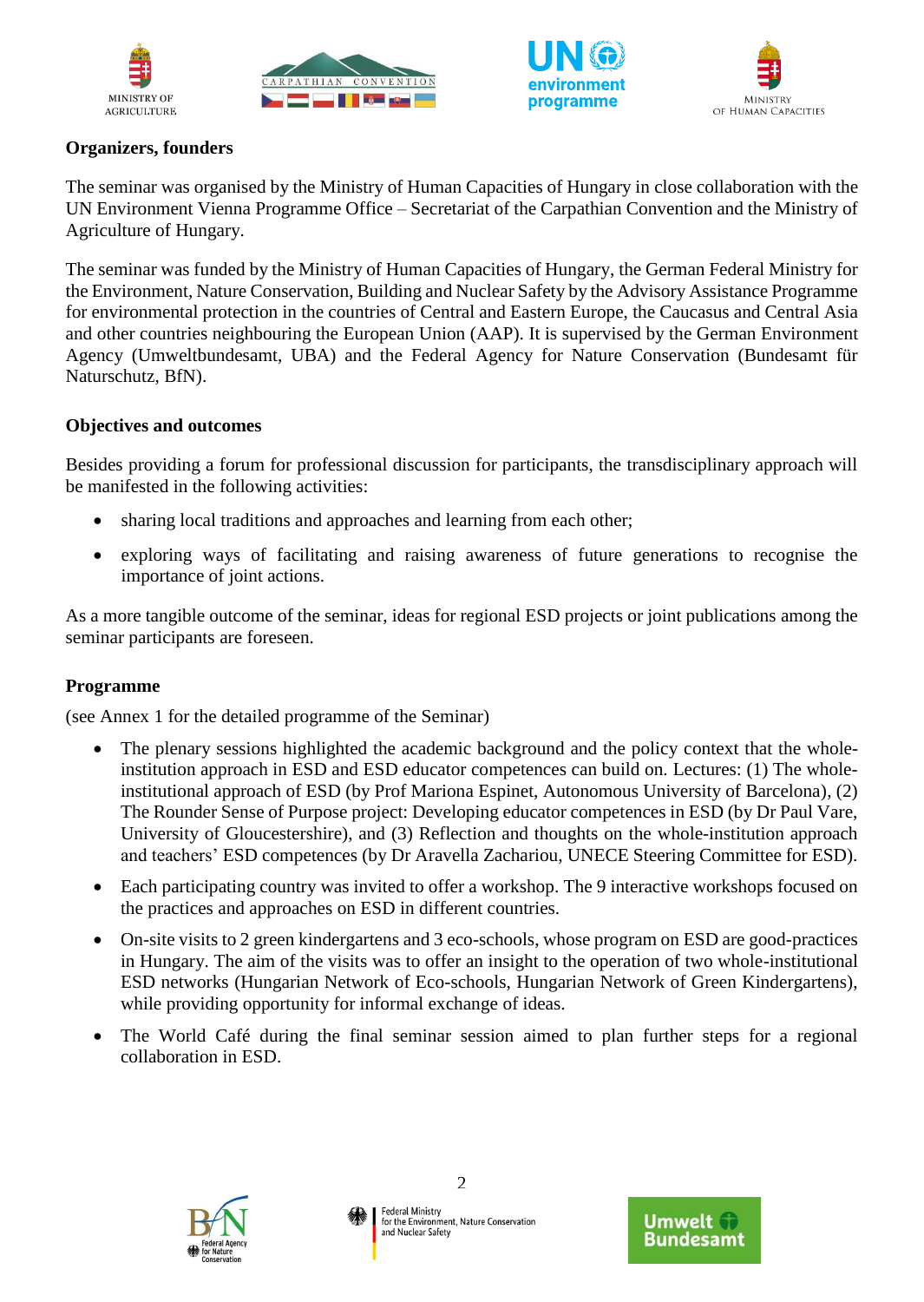







#### **Results, lessons learned**

- Carpathian Convention is the only intergovernmental agreement covering the entire Carpathian region and focusing on sustainable development. The *Carpathian Convention Seminar on Education for Sustainable Development* constituted the first time that ESD was the main focus of a Carpathian Convention event. However, a number of previous Carpathian Convention events addressed ESD directly and indirectly, including workshops held during the meetings of the Conference of the Parties (COPs) of the Carpathian Convention, and workshops and sessions during Forum Carpaticum conferences; moreover, discussion on ESD, as one of the cross-sectional issues under the Convention, was often linked to or embedded in some other topics and areas.
- Besides highlighting ESD, placing transdisciplinarity and science-policy-practice interface in the centre of the event was another novelty. Former Carpathian Convention events tended to focus on either policy and practice or science, without focusing on integration of knowledge among the three fields. This time, the intention was to bring a mixed group of teachers, school leaders, educational managers, maintenance experts, policy-makers, teacher trainers and academics together. Not only the transnational exchange was an important aspect of the event, but the programme was formed to generate meaningful exchange and co-produce ideas and knowledge between practitioners from these different fields of ESD, as well as propose policy recommendations for the Secretariat of the Carpathian Convention.
- ESD as one of the cross-cutting topics of sustainability must build on teachers. While they are the vehicles of systemic good practices, they can also represent the bottleneck vis-à-vis improving the quality of education. Therefore, the first international seminar focused on two key thematic areas: 1) the wholeinstitution approach in ESD supporting teachers' good practices and 2) developing educators' ESD competences to enable and empower teachers to deliver quality education.
- In the past decades, the Carpathian countries have elaborated several valuable practices, most of them building on the strengths of environmental and science education. In Hungary, especially the wholeinstitution approach of ESD in early childhood education, with a child-centred pedagogy embedding affective elements of learning, sensory experiences and outdoor learning, has been a future-leading practice.
- The way pedagogy and schooling are understood and the way teachers' roles are perceived and lived in the Carpathian region have some common features, which are different from those in Western Europe. The specific needs and strengths of the Carpathian countries in this respect should be identified, and their integration into the understanding and practice of ESD should be encouraged, improving the adaptation of culturally embedded practices in the region.
- Besides exchange, further elaboration and joint improvement of good practices, it is indispensable to recognize common challenges and shared problems concerning ESD and to reveal possibilities for joint action. Regional collaboration in ESD has a vital role in this respect. Regional collaboration can be manifested in joint research or academic publications, but also in practice-oriented projects or peer learning activities. Moreover, ensuring long-term continuous and consistent collaboration and exchange, as well as science-policy-practice interface, is indispensable. The Carpathian Convention could provide a framework for this purpose, such as via establishing a Working Group on ESD.
- Although many regional actors, including universities and NGOs, have been active in certain forms of international cooperation in the past years, they might not have fully realised the relevance of regional collaboration yet and might not be aware of the value of regional opportunities for learning and development in the field of ESD.



3